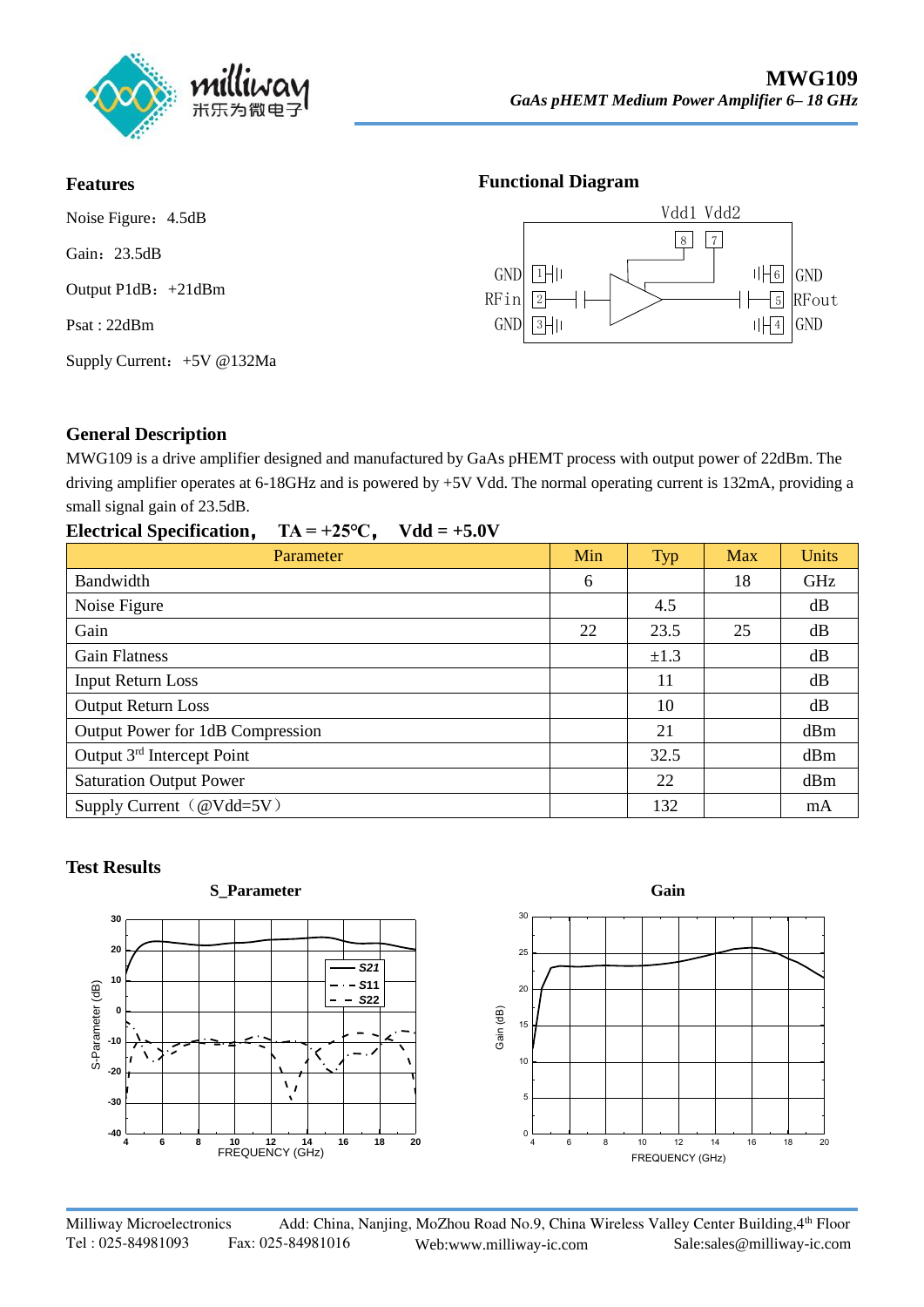

**Input Return Loss**

**Output Return Loss**



Milliway Microelectronics Add: China, Nanjing, MoZhou Road No.9, China Wireless Valley Center Building, 4th Floor Tel : 025-84981093 Fax: 025-84981016 Web:www.milliway-ic.com Sale:sales@milliway-ic.com